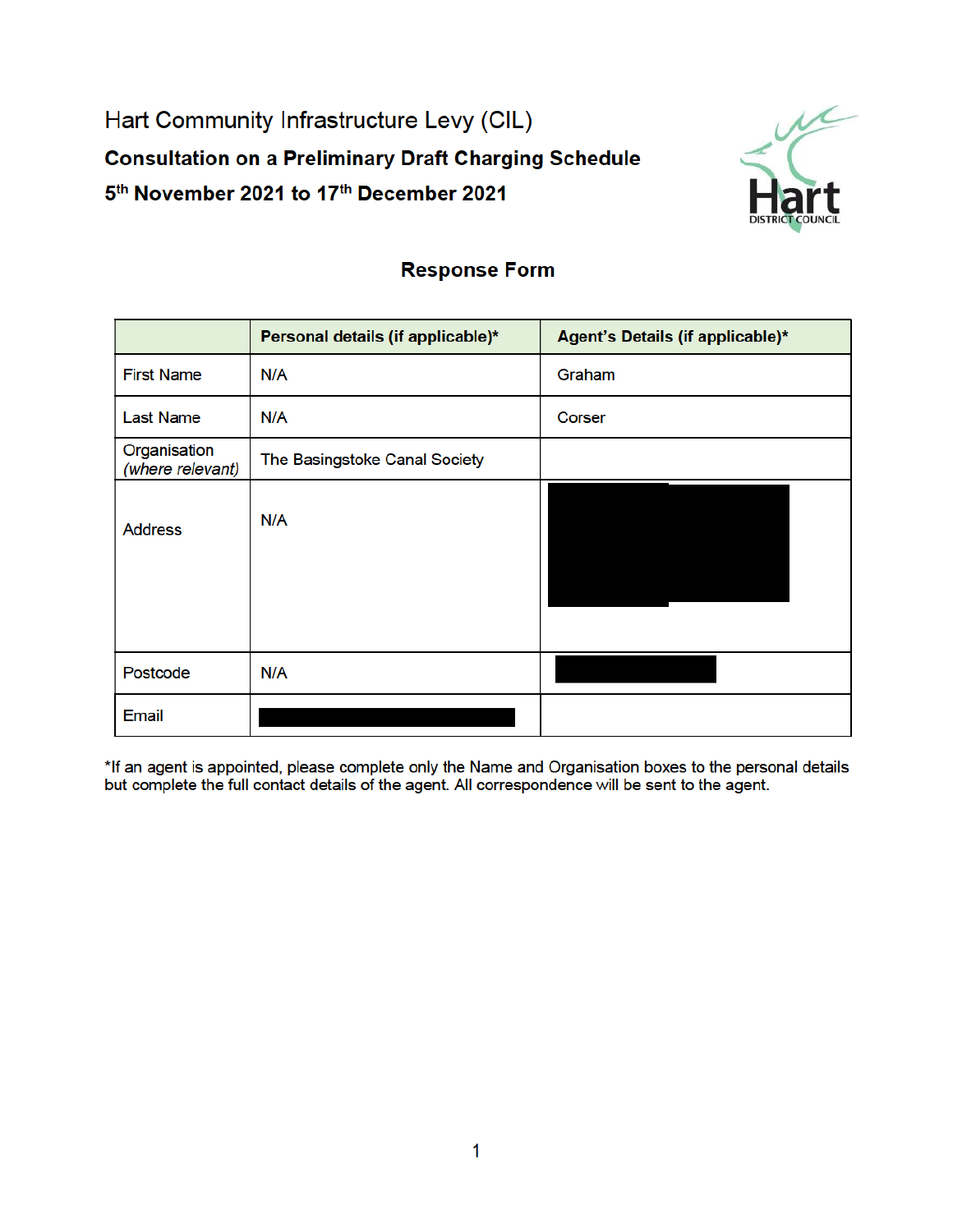# Part B – Representations

The Council is consulting on:

• Preliminary Draft Charging Schedule (setting out the proposed CIL rates)

You may also comment on the supporting evidence base:

- CIL Viability Assessment September 2021
- Hart Infrastructure Delivery Plan Update October 2021
- Infrastructure Funding Gap Assessment October 2021

#### Your Comments

### 1. INTRODUCTION

The Basingstoke Canal Society ("BCS") wish to comment on the Preliminary Draft Charging Schedule (setting out the proposed CIL rates) and Hart Infrastructure Delivery Plan Update October 2021.

The BCS have no comment on the CIL Viability Assessment September 2021 and the Infrastructure Funding Gap Assessment October 2021.

As the Council will be aware, the BCS is listed as a 'general' consultation body with the Council's Statement of Community Statement. The society is also a member of the Basingstoke Canal Joint Management Committee (of which the Council is also a member) and we take a very close interest in any proposals which may affect the landscape, heritage value or ecology of the Basingstoke Canal.

#### 2. PRELIMINARY DRAFT CHARGING SCHEDULE

2.1 The National Planning Policy Framework (NPPF) requires that Plans should: ……. "take a strategic approach to maintaining and enhancing networks of habitats and green infrastructure".

The National Planning Practice Guidance (NPPG) proposes that; "The Community Infrastructure Levy may be a potential mechanism for securing and funding green infrastructure."

The Council's Green Infrastructure Strategy recommends; "Adopt CIL and incorporate GI within the Infrastructure Delivery Schedule."

However, there is no reference to Green Infrastructure (which includes canals), within "The Mechanisms for Delivery of Various Types of Infrastructure" table.

2.2 The Community Infrastructure Levy report dated 3<sup>rd</sup> September 2020 confirms the benefit of CIL and that the levy can be used to fund a wide range of infrastructure, including transport, education, health, indoor and outdoor sport, play areas, open spaces, parks and green spaces.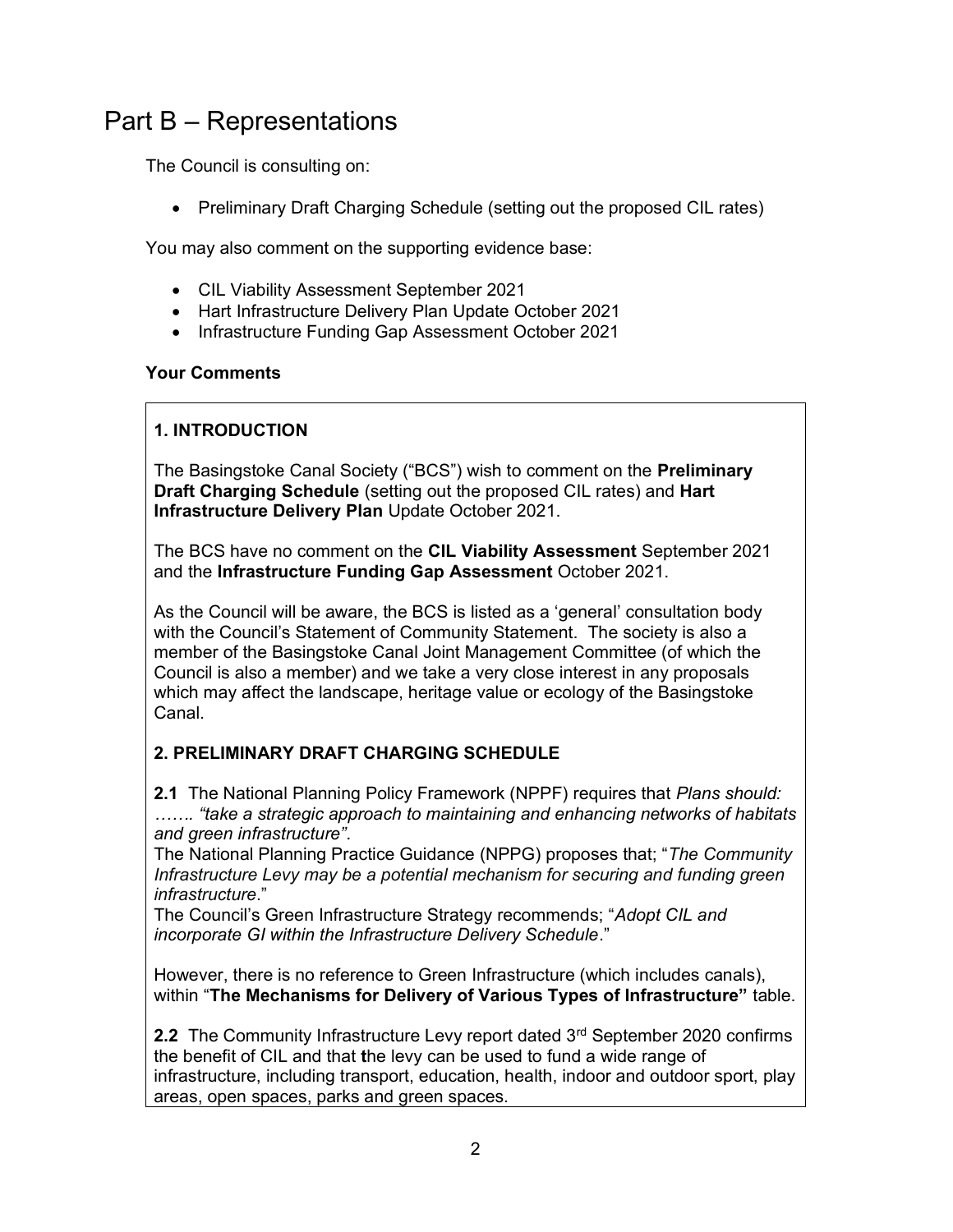2.3 Furthermore, Chiltern and South Bucks District Councils (referred to in the CIL Viability Assessment and the report dated 3rd September 2020) Local Plan 2036 (2016 – 2036) Draft Infrastructure Delivery Plan states;

"Green infrastructure is a critical part of sustainable urban design it can help reduce flood risk, provide health and wellbeing benefits for people, habitat for wildlife, clean air, reduce heat islands, and enhance biodiversity".

#### 3. HART INFRASTRUCTURE DELIVERY PLAN - UPDATE OCTOBER 2021

#### 3.1 Proposed Infrastructure by Parish

The relevant Parish Neighbourhood Plans (see below) recognise the importance of the canal to the community. However, despite the canal being valued as an important recreational resource and the Neighbourhood Plans proposing that funding should be secured either through the Community Infrastructure Levy (CIL) or through planning obligations, no projects involving the canal are proposed within this section.

#### 3.1.1 Fleet Neighbourhood Plan 2018-2032 - Adopted Plan

1.47 Basingstoke Canal and Fleet Pond provide precious space for walking and enjoying wildlife. The Canal and some of the adjoining areas are designated as a Site of Special Scientific Interest (SSSI). The Basingstoke Canal Conservation Order came into force in 2009. The Canal is unusual in not being owned by the Canal & River Trust, but by Hampshire and Surrey County Councils, and is funded by a mixture of County, District and Parish grants. The continued maintenance of Basingstoke Canal has been raised as an important issue and donations, fund raising, and voluntary work continue to provide much needed additional support.

3.22 The Canal provides an attractive green corridor running through the built-up area of Fleet used by many people for leisure and recreation, as a route for cycling, walking, pleasure boating and angling. It provides an attractive and tranquil route through an otherwise busy urban area.

3.23 The towpath further provides a pedestrian/cycling link to shops, schools, services and some of Fleet's other green space attractions such as Basingbourne Park, Calthorpe Park and Fleet Pond.

#### 3.1.2 Crookham Village Parish Neighbourhood Plan – 2016-2032 (Submission Version)

Aspects of the parish particularly valued by residents and visitors alike are the unique character and appearance of the Old Village settlement, the Crookham Village and Basingstoke Canal Conservation Areas and this stretch of the canal in particular is noted as one of the most important areas for biodiversity conservation nationwide, with an exceptionally diverse flora and fauna including multiple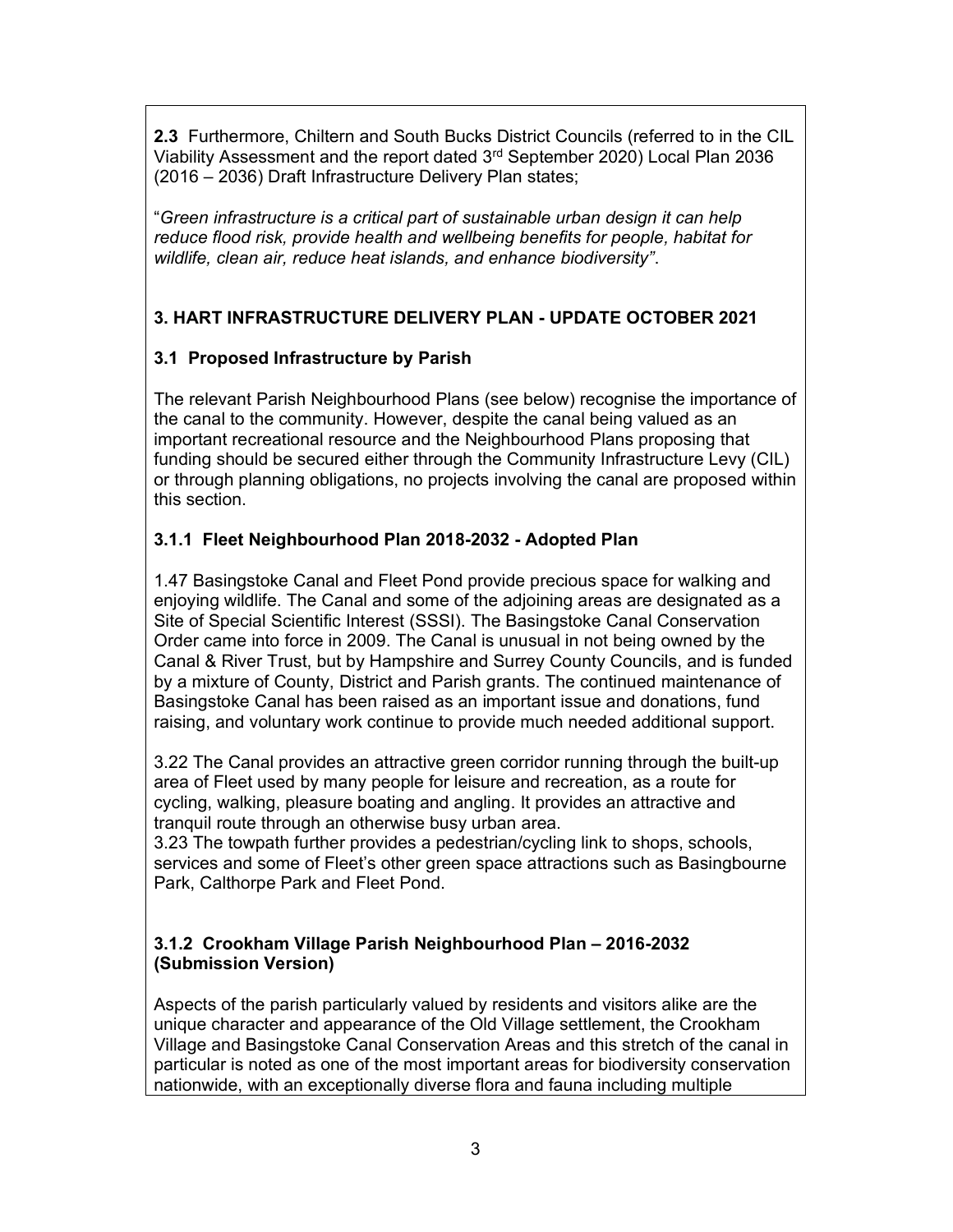nationally scarce higher plant species, and at least two nationally rare dragonfly species.

#### 3.1.3 Dogmersfield Parish - Neighbourhood Plan - 2016-2032 (Adopted September 2019)

5.35 The Canal is an important recreational resource and forms a link in the public access network with permitted use by cycles.

#### 3.1.4 Winchfield Neighbourhood Development Plan - For the period 2015 through 2032 (Adopted Version)

The Basingstoke Canal runs near the southern boundary of the parish and is well used by narrow boat enthusiasts and canoeists. The towpath is unspoiled and peaceful, used and enjoyed by walkers and anglers.

#### 3.1.5 Odiham and North Warnborough Neighbourhood Plan 2014 – 2032

The canal is highly valued as a recreational amenity in addition to its status as a Conservation Area and SSSI. The Neighbourhood Plan's consultation process identified support for proposals to maintain and develop the canal's use for recreation, for example the adaptation of towpaths where feasible to accommodate the needs of both cyclists and walkers and proposals such as a boat basin at Hatchwood or a visitor centre.

3.1.6 Despite the canal being valued as an important recreational resource and the Neighbourhood Plans above proposing that funding should be secured either through the Community Infrastructure Levy (CIL) or through Planning Obligations, no projects involving the canal are proposed within this section.

#### 3.2 DISTRICT-WIDE PROPOSED INFRASTRUCTURE - GREEN INFRASTRUCTURE

**3.2.1 The Council's policy RUR 32** - "recreational, navigational and ancillary facilities will be permitted along the Basingstoke Canal where the local planning authority is satisfied that the proposal would conserve the historic and ecological character of the waterway and its setting" states;

"The restoration and ongoing maintenance and improvement of the Basingstoke Canal is a major project which will continue for several years. It is the policy of the local authorities to encourage its maintenance and use for navigational and recreational purposes following restoration, and to provide facilities in selected locations provided that the character of the canal is protected." and

3.2.2 The Council's Planning Obligations (S106 Agreements) Policy – Principles and Priorities states;

"The canal has other important functions, being especially highly valued as a linear public park providing recreation and amenity. It forms a linear country park in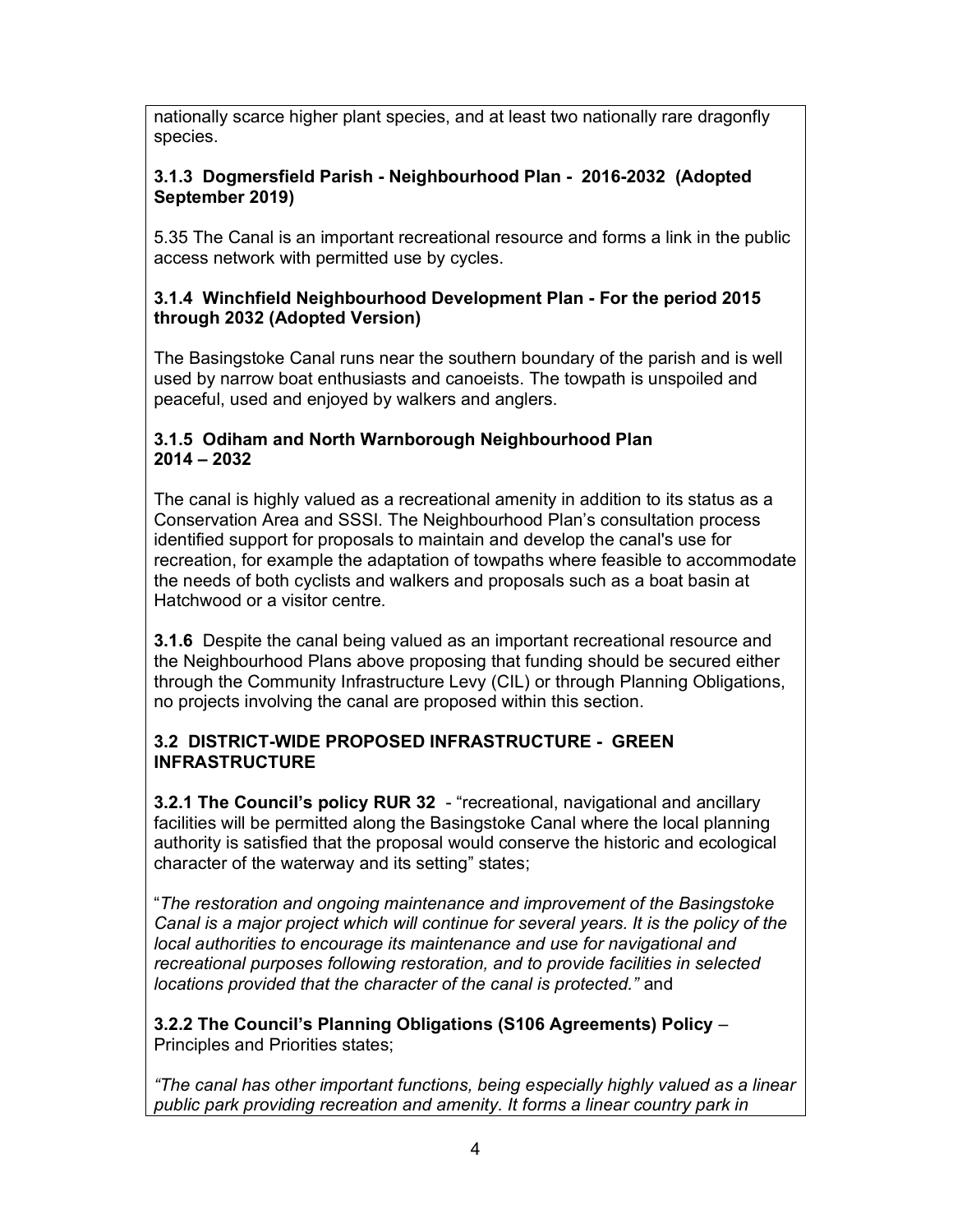which the towpath is much frequented by walkers and provides a traffic-free 'green corridor' in urban, suburban and rural areas. The canal's easy public accessibility is particularly valuable because it runs through areas in which other accessible green spaces are limited and decreasing. Availability as a quiet and safe place to walk, cycle, picnic and exercise dogs is probably overwhelmingly the canal's greatest asset, in terms of numbers of people and hours spent along the waterway." and records that "There are therefore a series of significant on-going programmes involving canal towpath upgrades proposed along the whole length of the canal including local schemes. These will all increase the capacity of the towpath to accommodate additional access pressure created by new development."

#### 3.2.3 The Council's Green Infrastructure Strategy states;

"There is significant potential to enhance the Basingstoke Canal, to maximise its contribution to access and recreation, plus water management and Hart's heritage. Green buffers either side of the Canal should be maintained where possible to help with water management and contribute to biodiversity through connectivity. There is potential to increase the quality, appeal and use of the Canal, including widening the towpath to enable better sharing of space so that walkers and cyclists can pass each other, and signposting between the Canal towpath to nearby community hubs such as schools, shops and other community centres. This should be secure through nearby development, particularly that along the Canal, which should also be required to contribute positively to the Canal setting and sense of place."

## 3.2.4 Delivery

However, page 62 of the HART INFRASTRUCTURE DELIVERY PLAN proposes the timing/phasing of works to the canal as Long Term, which we believe contradicts the Council's policies referenced above.

Overall, this document is woefully silent on canal-related projects and yet identifies such minutiae as power-washing tennis courts, repainting white lines and help refurbish changing rooms at RAF Odiham.

## 3.2.5 CIL AND SECTION 106 AGREEMENTS

We believe that there is scope to retain s106 obligations in addition to CIL particularly for developments close to the canal which would have a discernible impact on the canal (e.g. condition of towpath surfaces, etc) and where CIL may not be providing any infrastructure enhancements.

There may also be circumstances where the canal should benefit from both CIL and s106 contributions - i.e. where so-called 'double-charging' is justified/appropriate.

The Types of Infrastructure Table on Page 16, under Biodiversity illustrates a situation where both s106 and CIL could be justified even though it could be described as "double charging".